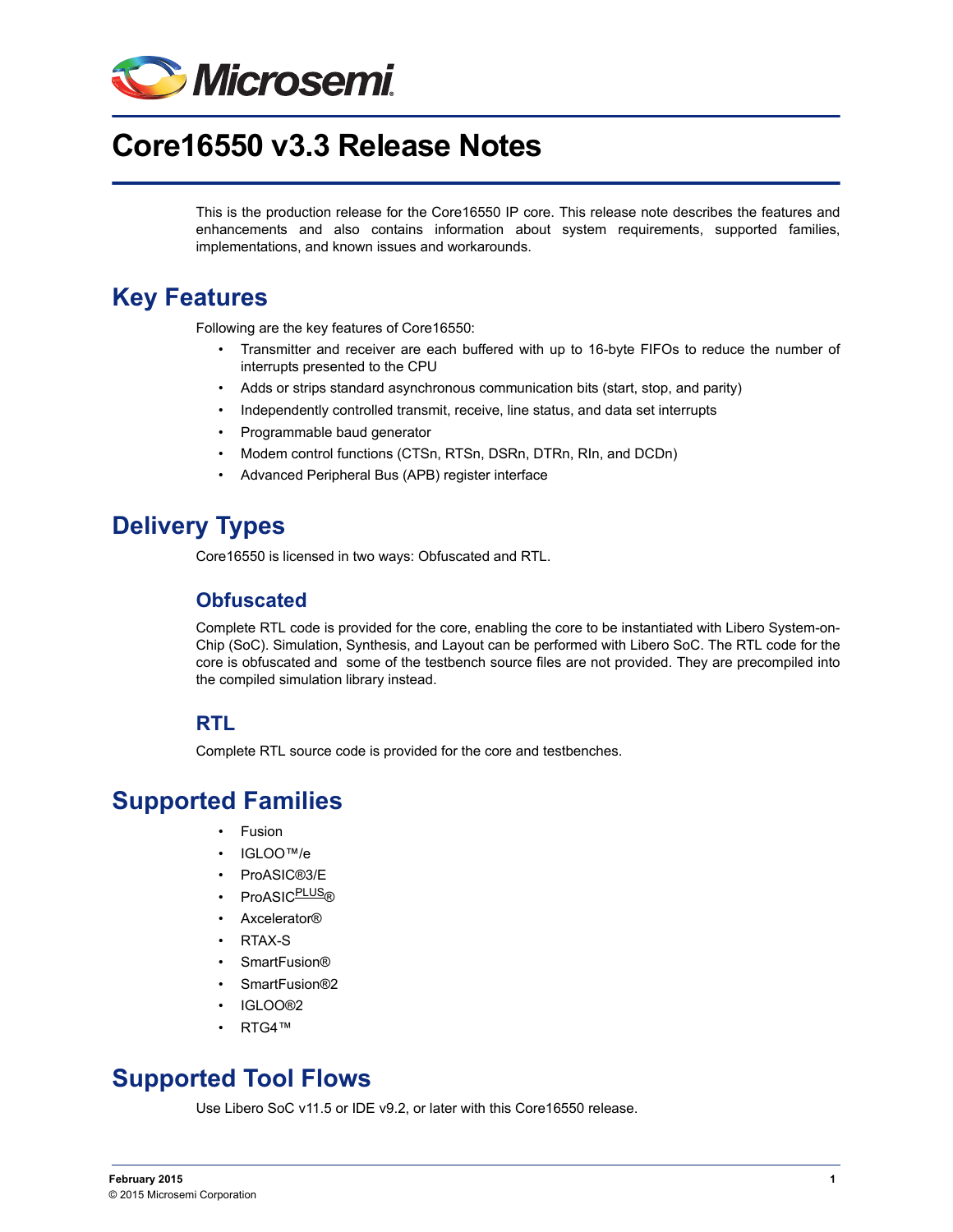

## **Install Instructions**

The Core16550 CPZ file must be installed using Libero SoC. In the catalog window of Libero SoC, click settings button and select "Add Core to Vault". Once installed in Libero SoC, the core can be instantiated, configured, and exported to the Libero SoC environment.

For RTL and Obfuscated versions of the core, the FlexLM license must be installed and CoreConsole must be restarted before the core can be exported.

Consult Libero SoC help for further instructions regarding core installation and licensing.

### **Documentation**

The release contains a copy of the *Core16550 Handbook*. The handbook describes the core functionality, gives implementation suggestions, and provides step-by-step instructions on how to simulate, synthesize, and place-and-route this core. The documentation may be viewed by right-clicking in the **Core Selection Pane** in Libero SoC after the core has been installed.

For more information about Intellectual Property, visit: *[http://www.microsemi.com/products/fpga](http://www.microsemi.com/products/fpga-soc/design-resources/ip-cores)[soc/design-resources/ip-cores](http://www.microsemi.com/products/fpga-soc/design-resources/ip-cores)*. For updates and additional information about software, FPGAs, and hardware, visit: *[www.microsemi.com.](www.microsemi.com)*

## **Supported Test Environments**

The following test environments are supported for Core16550:

- VHDL user testbench
- Verilog user testbench

#### **Discontinued Features and Devices**

No features have been discontinued in the v3.3 release.

### **New Features and Devices**

The v3.3 release adds support of RTG4.

### **Resolved Issues in the v3.3 Release**

#### *Table 1-1 •* **SARs and Descriptions**

| <b>SAR Number</b> | <b>Description</b>        |
|-------------------|---------------------------|
| 57400             | <b>Added RTG4 Support</b> |

### **Known Issues and Workarounds**

None.